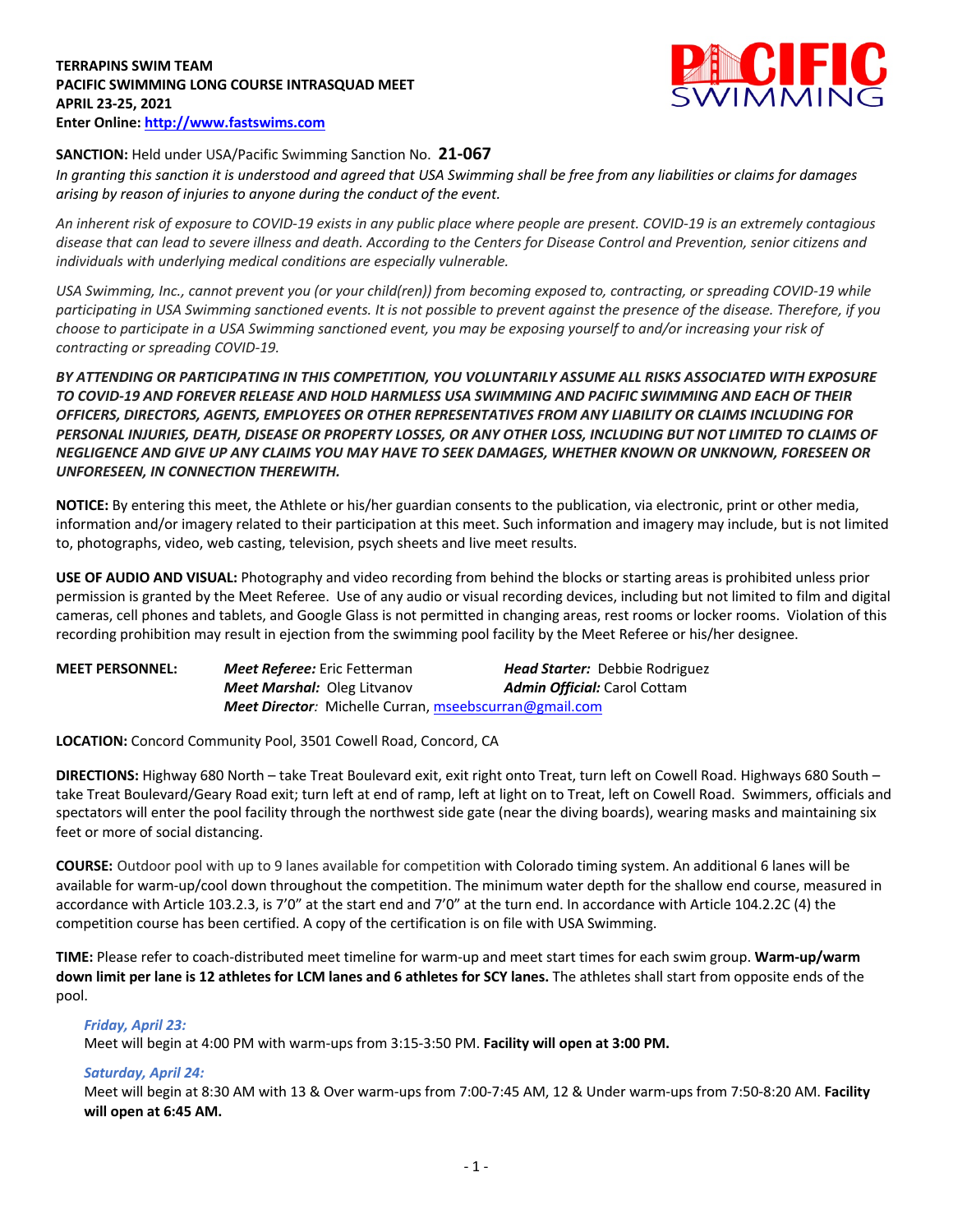# *Sunday, April 25:*

Meet will begin at 8:30 AM with 13 & Over warm-ups from 7:00-7:45 AM, 12 & Under warm-ups from 7:50-8:20 AM. **Facility will open at 6:45 AM.**

**RULES: •** Current USA and Pacific Swimming rules and warm-up procedures will govern the meet. A copy of these procedures will be posted at the Clerk-of-Course.

• The local facilities guidelines, restrictions and interpretation of the local public health guidelines shall be followed at this meet.

• All applicable adults participating in or associated with this meet, acknowledge that they are subject to the provisions of the USA Swimming Minor Athlete Abuse Prevention Policy ("MAAPP"), and that they understand that compliance with the MAAPP policy is a condition of participation in the conduct of this competition.

• All athletes 18 and older must have completed the Athlete Protection Training to be allowed to compete.

- All events are timed finals.
- All events will swim fast to slow.
- Warm-up/warm down limit per lane is 12 swimmers for LCM lanes and 6 swimmers for SCY lanes.

• Athletes may compete in **ONE** event on **Friday. 8 & Under** may compete in up to **THREE** events on Saturday and **TWO events** on Sunday**.** Ages **9-12** may compete in up to **FOUR** events on Saturday and Sunday**. 13 & Over** may compete in up to **THREE** events on Saturday and Sunday**.**

**•** If local conditions warrant it the Meet Referee, with the concurrence of the Meet Director, may require a mandatory scratch down. Immediate cash refunds will be made for any mandatory scratches.

• **All Coaches and Officials must wear their USA Swimming membership cards in a visible manner.** 

**ATTENTION HIGH SCHOOL ATHLETES:** If you are a high school athlete in season, you need to be Unattached from this meet. It is the athlete's responsibility to be Unattached from this meet. You can un-attach at the meet if necessary. This does not apply to athletes swimming under the rules of the Nevada Interscholastic Activities Association.

**UNACCOMPANIED ATHLETES:** Any USA Swimming Athlete-Member competing at the meet must be accompanied by a USA Swimming Member-Coach for the purposes of Athlete supervision during warm-up, competition and warm-down. If a Coach-Member of the Athlete's USA Swimming Club does not attend the meet to serve in said supervisory capacity, it is the responsibility of the Athlete or the Athlete's legal guardian to arrange for supervision by a USA Swimming Member-Coach. The Meet Director or Meet Referee may assist the Athlete in making arrangements for such supervision; however, it is recommended that such arrangements be made in advance of the meet by the Athlete's USA Swimming Club Member-Coach.

**RACING STARTS:** Athletes must be certified by a USA Swimming member-coach as being proficient in performing a racing start or must start the race in the water. It is the responsibility of the Athlete or the Athlete's legal guardian to ensure compliance with this requirement.

**RESTRICTIONS:** • Smoking and the use of other tobacco products is prohibited on the pool deck, in the locker rooms, in spectator seating, on standing areas and in all areas used by Athletes, during the meet and during warm-up periods.

- Sale and use of alcoholic beverages is prohibited in all areas of the meet venue.
- No glass containers are allowed in the meet venue.
- No propane heater is permitted except for snack bar/meet operations.
- All shelters must be properly secured.
- Deck Changes are prohibited.

• Destructive devices, to include but not limited to, explosive devices and equipment, firearms (open or concealed), blades, knives, mace, stun guns and blunt objects are strictly prohibited in the swimming facility and its surrounding areas. If observed, the Meet Referee or his/her designee may ask that these devices be stored safely away from the public or removed from the facility. Noncompliance may result in the reporting to law enforcement authorities and ejection from the facility. Law enforcement officers (LEO) are exempt per applicable laws.

• Operation of a drone, or any other flying apparatus, is prohibited over the venue (pools, Athlete/Coach areas, Spectator areas and open ceiling locker rooms) any time Athletes, Coaches, Officials and/or Spectators are present.

• Coaches, parents and siblings may not use the pool.

• **No spectators, including parents, will be allowed in pool facility and must sit outside the pool's fencing.** 

• All athletes and timers must enter the pool near the diving boards and exit near the tennis courts.

• Locker rooms are available for restroom use and changing **IN STALLS** only. No showering in the locker rooms will be permitted. Spectators will need to use bathrooms located in the front of the pool facility on the parking circle.

• Per Contra Costa County Health requirements, masks are mandated for use by athletes when not in the water as well as officials, timers and staff in the facility. Social distancing requirements of 6 feet or more are mandatory.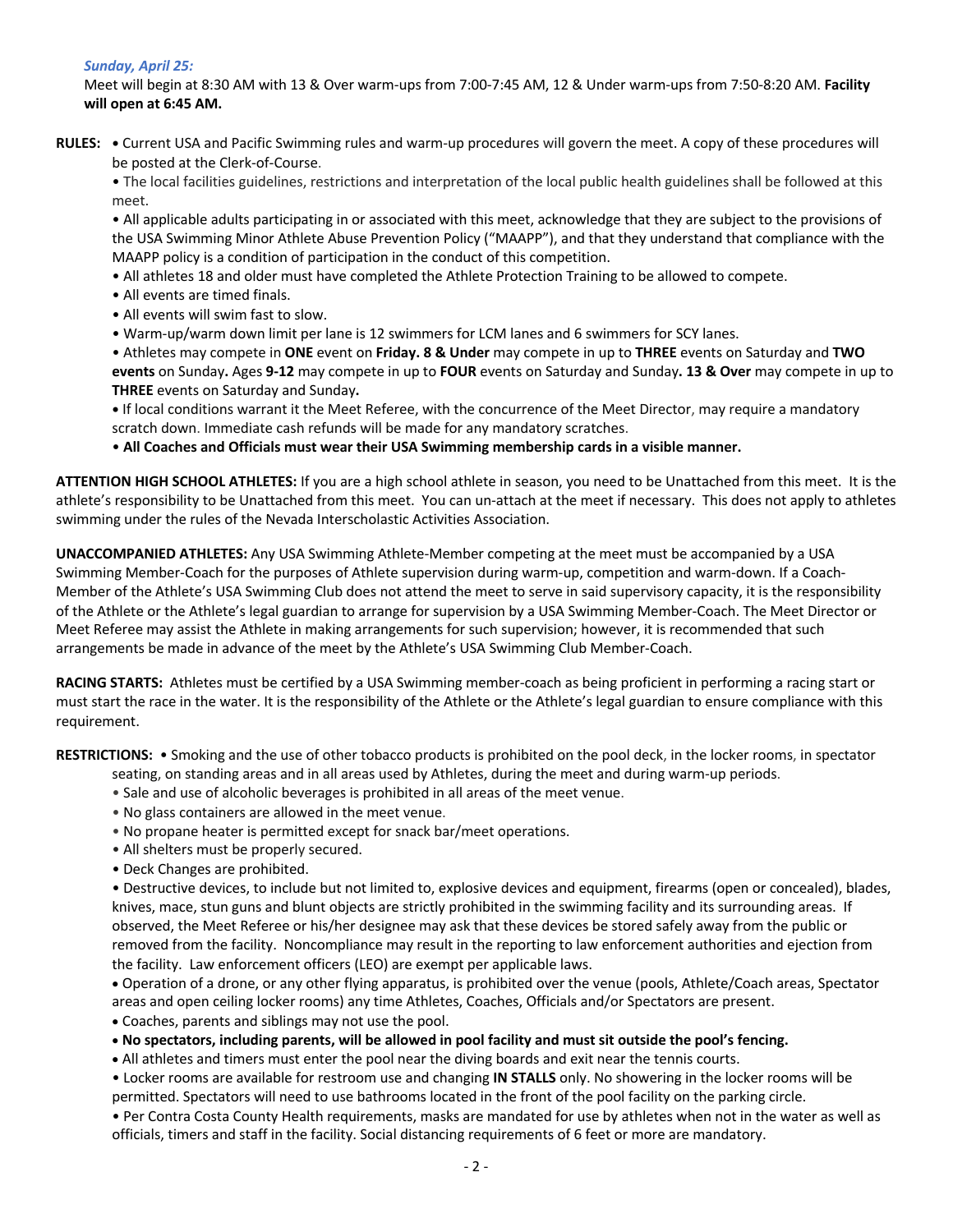**ELIGIBILITY:** • Athletes must be current members of USA Swimming and enter their name and registration number on the meet entry card as they are shown on their Registration Card. If this is not done, it may be difficult to match the Athlete with the registration and times database. The meet host will check all Athlete registrations against the SWIMS database and if not found to be registered, the Meet Director shall accept the registration at the meet (a \$10 surcharge will be added to the regular registration fee). Duplicate registrations will be refunded by mail.

• Meet is open only to qualified athletes registered with **Terrapins Swim Team.** Athletes who are unattached but participating with **Terrapins Swim Team** are eligible to compete.

• Entries with **"NO TIME" will be accepted.**

• Disabled Athletes are welcome to attend this meet and should contact the Meet Director or Meet Referee regarding any special accommodations on entry times and seeding per Pacific Swimming policy.

• Athletes 19 years of age and over may compete in the meet for time only, no awards. Such Athletes must have met standards for the 17-18 age group.

• The Athlete's age will be the age of the Athlete on the first day of the meet.

**ENTRY FEES:** All athletes: flat fee of \$75.00 per athlete. Entries will be rejected if payment is not sent at time of request. No refunds will be made, except mandatory scratch downs.

**ONLINE ENTRIES:** To enter online go to **www.fastswims.com** to receive an immediate entry confirmation. Entering online is a convenience, is completely voluntary, and is in no way required or expected of an Athlete by Pacific Swimming. Online entries will be accepted through **April 17, 2021.**

**MAILED OR HAND DELIVERED ENTRIES**: Entries must be on the attached consolidated entry form. Forms must be filled out completely and printed clearly with Athlete's best time. Entries must be postmarked by **April 15, 2021** or hand delivered by 6:30 PM **April 17, 2021.** No late entries will be accepted. Requests for confirmation of receipt of entries should include a self-addressed envelope.

**Make check payable to**: Terrapins Swim Team

**Mail entries to**: P.O. Box 21127, Concord, CA 94521 OR Hand deliver entries to: Terrapins Coaching Staff between 4-7 PM at 3501 Cowell Road, Concord, CA 94518.

**CHECK-IN:** The meet shall be pre-seeded. Athletes shall report to the bull-pen area at their scheduled time for each event.

**SCRATCHES:** Any Athletes not reporting for or competing in an individual timed final event that they have entered shall not be penalized.

**AWARDS:** None.

**ADMISSION:** Free.

**MISCELLANEOUS:** No overnight parking is allowed. Facilities will not be provided after meet ends.

#### **EVENT SUMMARY**

| <b>FRIDAY</b>    | <b>SATURDAY</b>                 |                  | <b>SUNDAY</b>   |                  |  |  |  |
|------------------|---------------------------------|------------------|-----------------|------------------|--|--|--|
| <b>11&amp;OV</b> | <b>12&amp;U</b>                 | <b>13&amp;OV</b> | <b>12&amp;U</b> | <b>13&amp;OV</b> |  |  |  |
| <b>800 FREE</b>  | 200 IM**                        | 200 IM           | 200 FREE**      | <b>200 FREE</b>  |  |  |  |
|                  | <b>100 FREE</b>                 | <b>100 FREE</b>  | 100 BACK**      | 100 BACK         |  |  |  |
|                  | 50 BACK                         | 200 BACK         | 50 BR           | 200 BR           |  |  |  |
|                  | $100 B R***$                    | 100 BR           | $100$ FLY**     | <b>100 FLY</b>   |  |  |  |
|                  | <b>200 FLY</b><br><b>50 FLY</b> |                  | 50 FREE         | 50 FREE          |  |  |  |

\*800 FR – Athletes entering the distance freestyle event must provide their own lap counters. \*\*Events are for athletes ages **9 to 12 ONLY.**

**Team lap counters will be available for use, and athletes must find a teammate to count for them. Timers will be provided for the 800 Free.**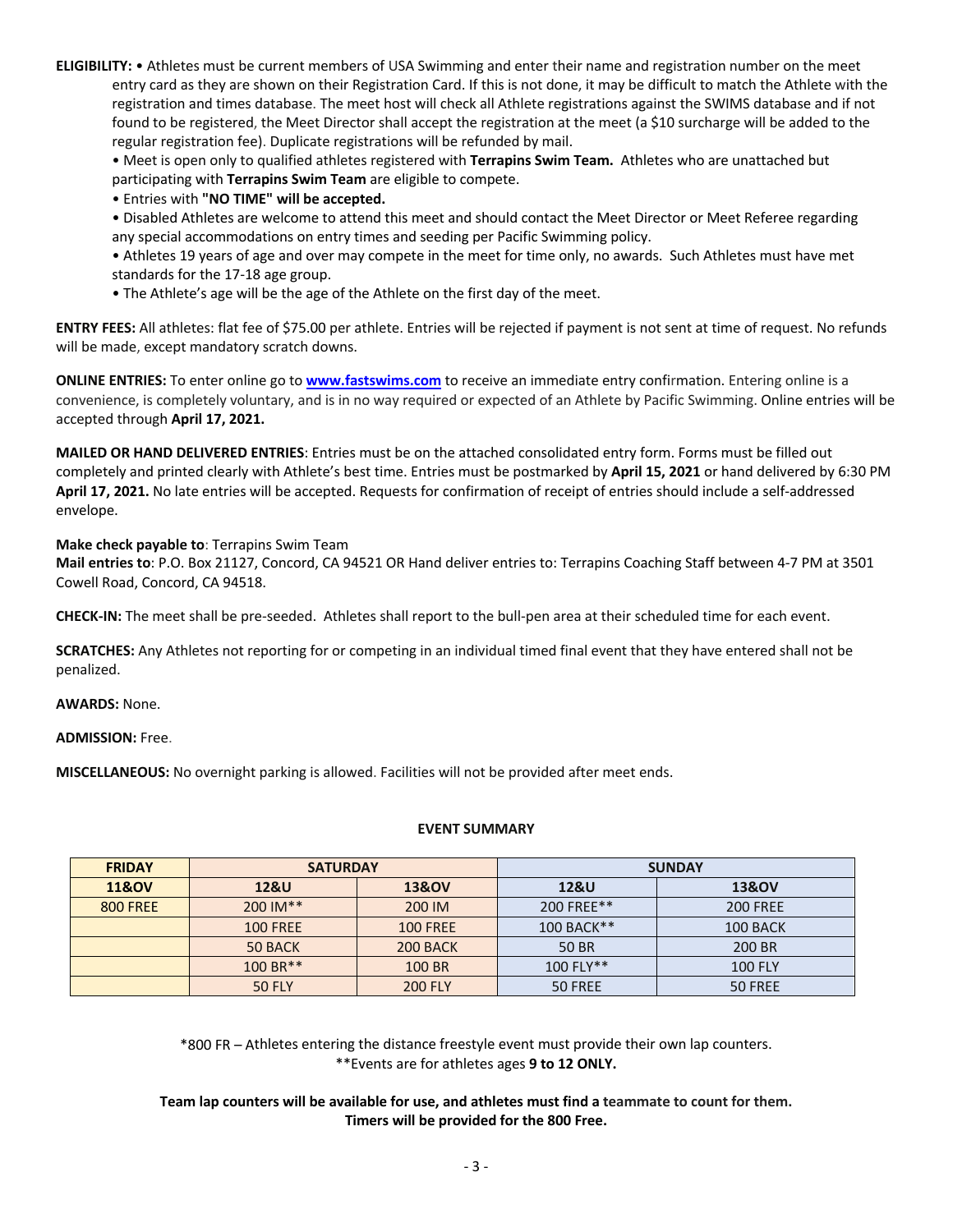#### **EVENTS**

| Friday, April 23              |                              |  |  |  |  |  |  |  |  |
|-------------------------------|------------------------------|--|--|--|--|--|--|--|--|
| <b>GIRLS</b><br><b>EVENT#</b> | <b>BOYS</b><br><b>EVENT#</b> |  |  |  |  |  |  |  |  |
|                               | 11 & OV 800 Free             |  |  |  |  |  |  |  |  |

| Saturday, April 24                                                            |                               |
|-------------------------------------------------------------------------------|-------------------------------|
|                                                                               |                               |
| <b>GIRLS</b><br><b>BOYS</b><br><b>EVENT</b><br><b>EVENT#</b><br><b>EVENT#</b> | <b>GIRLS</b><br><b>EVENT#</b> |
| 3<br>9-12 200 IM<br>4                                                         | 23                            |
| 5<br>13&OV 200 IM<br>6                                                        | 25                            |
| $\overline{7}$<br>8<br>12&UN 100 Free                                         | 27                            |
| 9<br>13&OV 100 Free<br>10                                                     | 29                            |
| 12&UN 50 Back<br>12<br>11                                                     | 31                            |
| 13<br>13&OV 200 Back<br>14                                                    | 33                            |
| 15<br>9-12 100 Breast<br>16                                                   | 35                            |
| 17<br>13&OV 100 Breast<br>18                                                  | 37                            |
| 19<br>12&UN 50 Fly<br>20                                                      | 39                            |
| 22<br>21<br>13&OV 200 Fly                                                     | 41                            |

| Saturday, April 24 |                              |              | Sunday, April 25 |                              |  |  |  |
|--------------------|------------------------------|--------------|------------------|------------------------------|--|--|--|
| <b>EVENT</b>       | <b>BOYS</b><br><b>EVENT#</b> | <b>GIRLS</b> | <b>EVENT</b>     | <b>BOYS</b><br><b>EVENT#</b> |  |  |  |
| 9-12 200 IM        | 4                            | 23           | 9-12 200 Free    | 24                           |  |  |  |
| 13&OV 200 IM       | 6                            | 25           | 13&OV 200 Free   | 26                           |  |  |  |
| 12&UN 100 Free     | 8                            | 27           | 9-12 100 Back    | 28                           |  |  |  |
| 13&OV 100 Free     | 10                           | 29           | 13&OV 100 Back   | 30                           |  |  |  |
| 12&UN 50 Back      | 12                           | 31           | 12&UN 50 Breast  | 32                           |  |  |  |
| 13&OV 200 Back     | 14                           | 33           | 13&OV 200 Breast | 34                           |  |  |  |
| 9-12 100 Breast    | 16                           | 35           | 9-12 100 Fly     | 36                           |  |  |  |
| 13&OV 100 Breast   | 18                           | 37           | 13&OV 100 Fly    | 38                           |  |  |  |
| 12&UN 50 Fly       | 20                           | 39           | 12&UN 50 Free    | 40                           |  |  |  |
| 13&OV 200 Fly      | 22                           | 41           | 13&OV 50 Free    | 42                           |  |  |  |
|                    |                              |              |                  | <b>EVENT#</b>                |  |  |  |

Use the following URL to find the time standards: http://www.pacswim.org/swim-meet-times/standards